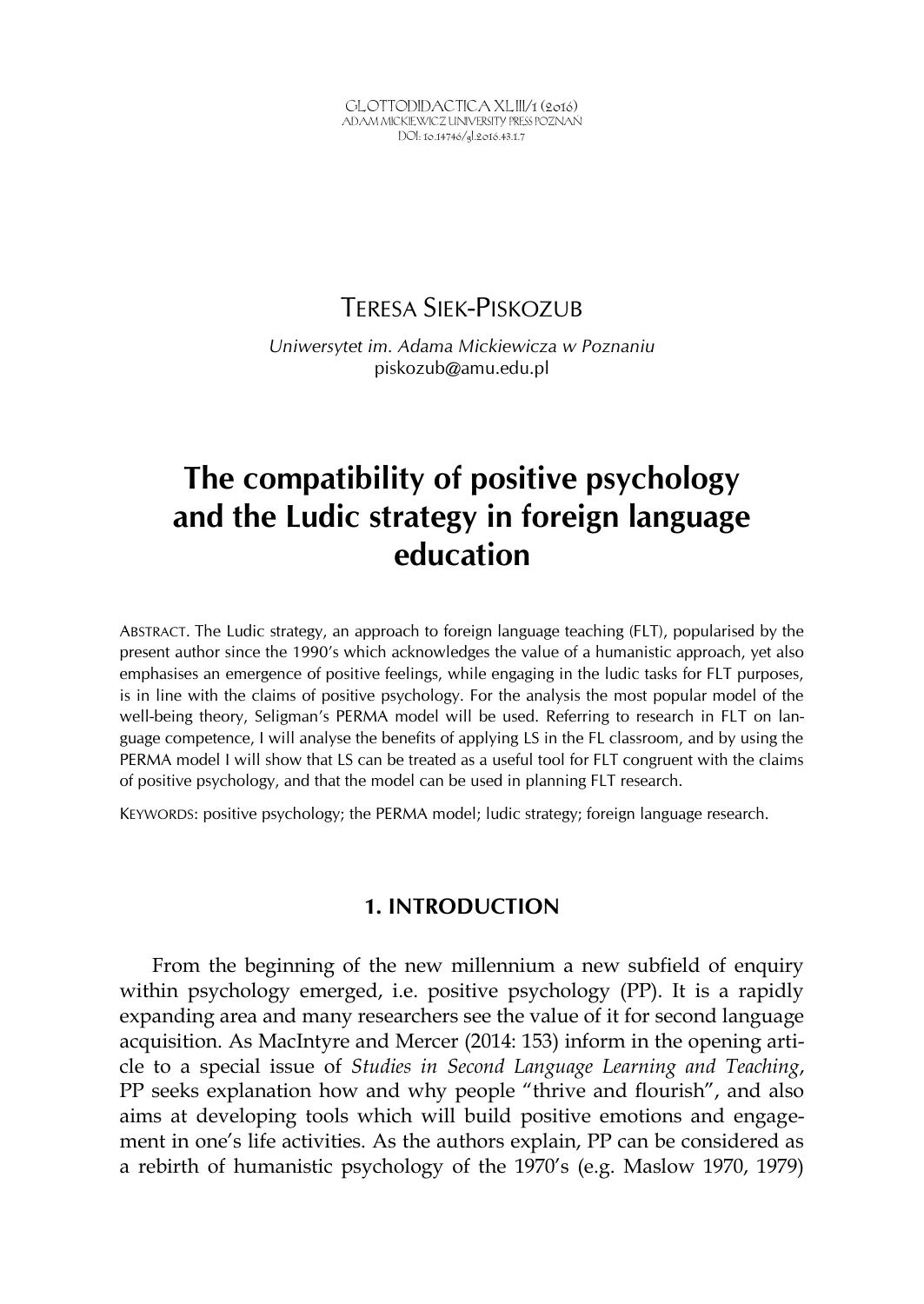which was then criticised for not being grounded in research, and for concentration mainly on negative emotions, while disregarding the impact of positive ones. The negative and positive emotions seemed also to be treated as two ends of the same continuum (see e.g. Krashen's concept of affective filter, 1985). Emerging emotion research, however, has revealed that emotions can be better conceptualised as being dimensional (Fredrickson 2001; MacIntyre 2007). It appears that both positive and negative emotions can cooccur in an action to a varied degree and one can benefit from both types (Oxford / Cuéllar 2014).

After presenting Seligman's (2011) PERMA model I will analyse research concerning the effectiveness of the ludic strategy (LS) applied in the foreign language context to show that it can offer support to the PERMA model of the well-being theory.

### **2. THE PERMA MODEL OF THE WELL-BEING THEORY**

Psychological theories of learning have always motivated foreign language teaching (FLT) as is evident from the analysis of various FLT methods where an approach to learning, along with the approach to language, form the basis of any method (see e.g. the analysis of methods by Richards and Rogers, 1986). For example, contributions of humanistic psychology by such researchers as Rogers (1969) or Maslow (1979) had an impact on the development of the so called designer methods in the second half of the twentieth century, as Total Physical Response (TPR) (Asher 1969), Suggestopedia (Lozanow 1978), The Silent Way (Gattegno 1963), and Community Language Learning (Curran 1976). Their designers emphasised a need to eliminate the detrimental impact of negative emotions on the process of language learning and took a holistic view of the learner. However, the methods have never been widely accepted in main stream teaching, and like humanistic psychology itself, "came under considerable criticism for their lack of scientific support and validity" (MacIntrye / Mercer 2014: 158).

What differentiates positive psychology from its predecessor humanistic psychology is a distinction between positive and negative emotions. Emotion research focuses on identifying pleasant and unpleasant emotions and their impact on human functioning (Fredrickson 2001, 2003 in MacIntrye / Mercer 2014: 162). Emotions are considered to be "the primary human motive" (MacIntyre 2002: 61) and as such provide energetic intensity to all human actions.

Seligman, after a period of studying the syndrome of learnt helplessness and clinical depression, turned to an on-going research which explores what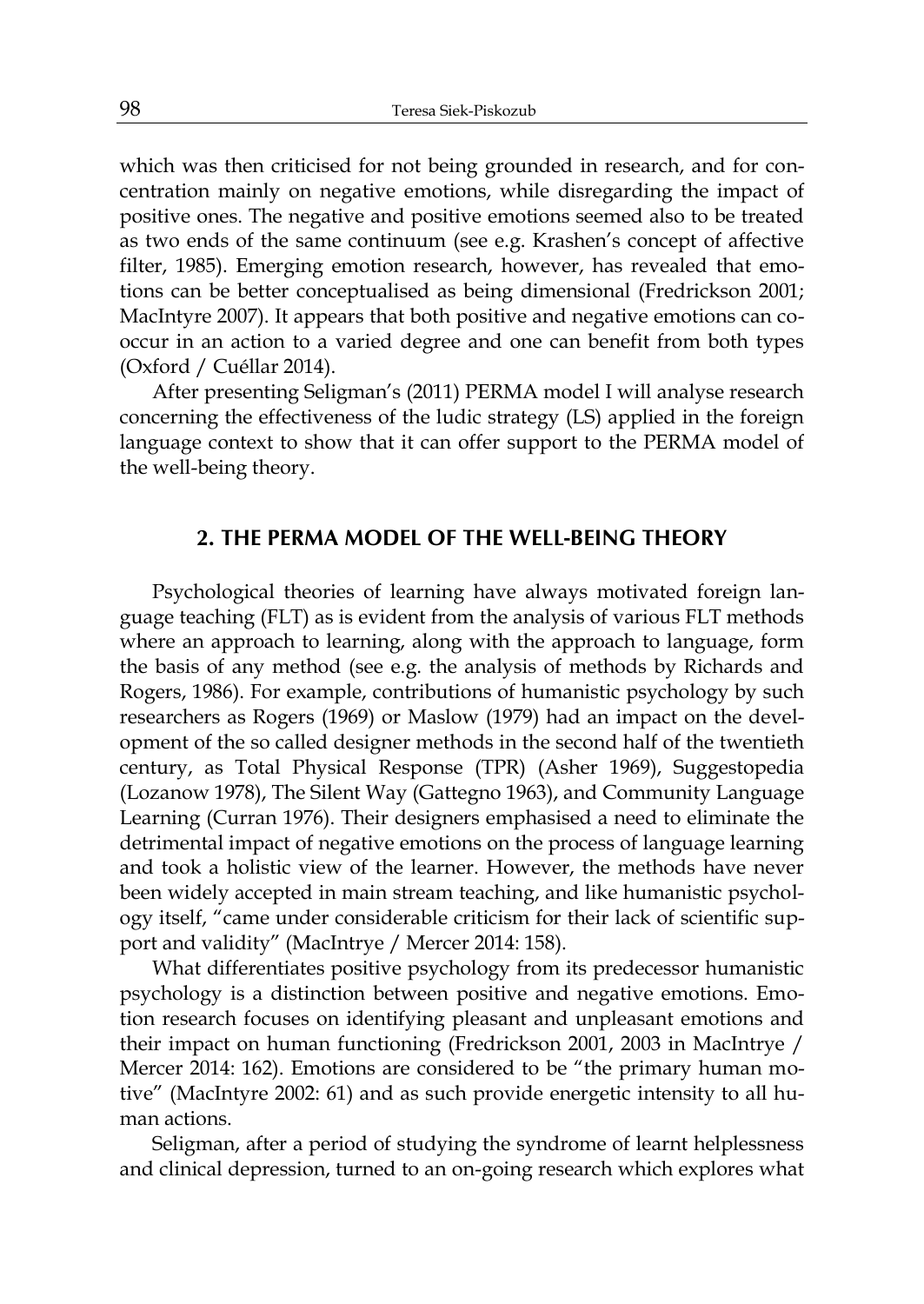we can do to strengthen such attributes as happiness, optimism, resilience etc. (Peterson / Seligman 2004 in MacIntrye / Mercer 2014: 155). It led him to define the well-being theory (Seligman 2011) which offers a scheme for the analysis of factors which increase self-development (flourishing). His concept is known as the PERMA model. PERMA is an acronym which comes from the first letters of the factors crucial for well-being: positive emotion (P), engagement with activities which are employing one's strengths (E), developing a positive relationship with others (R), finding meaning beyond the self (M), and the feeling of accomplishment or achievement (Seligman 2011). Oxford and Cuéllar (2014: 174-179) have reviewed literature which shows that the components of the model are important for learning in general and language learning in particular and are of the opinion that the PERMA model has the potential for second language research. They themselves have used it with success to analyse the narratives of five Mexican students who studied the Chinese language in Mexico, and two of them also in China, and conclude "that language learning can be a major journey in self-discovery, rich in positive emotions tied to experiences of engagement, relationship, meaning, and accomplishment" (Oxford / Cuéllar 2014: 173).

I am of the opinion that the PERMA model can be a useful tool to evaluate the effectiveness of the ludic strategy (LS), an approach to foreign language pedagogy, defined by me in the mid 1990's and based on the reflection of my own teaching practice of English as a foreign language (EFL) and confirmed by research done by my students (prospective) EFL teachers. The two sections below are an *a posteriori* analysis and aim at showing that LS is compatible with the claims of positive psychology.

### **3. RESEARCH ON LS IN THE EFL CONTEXT**

The Ludic strategy (LS) is an approach to learning and teaching foreign languages originally rooted in humanistic psychology which was practiced and explored by me and my co-workers and students of EFL (prospective EFL teachers). It is not a method in itself but a strategy, meaning that it can be used to solve some language or pedagogic problems in the foreign language (FL) classroom. LS advocates learning and teaching foreign languages by means of leisure activities such as games, simulations, drama techniques, music, and literature etc.

What, in my view, makes it attractive and helps in overcoming the problems in question, is the fact that the learner may get engaged in the tasks motivated by different goals than the ones specified by the language teacher. Whereas the teaching goals are typically related to practicing aspects of lan-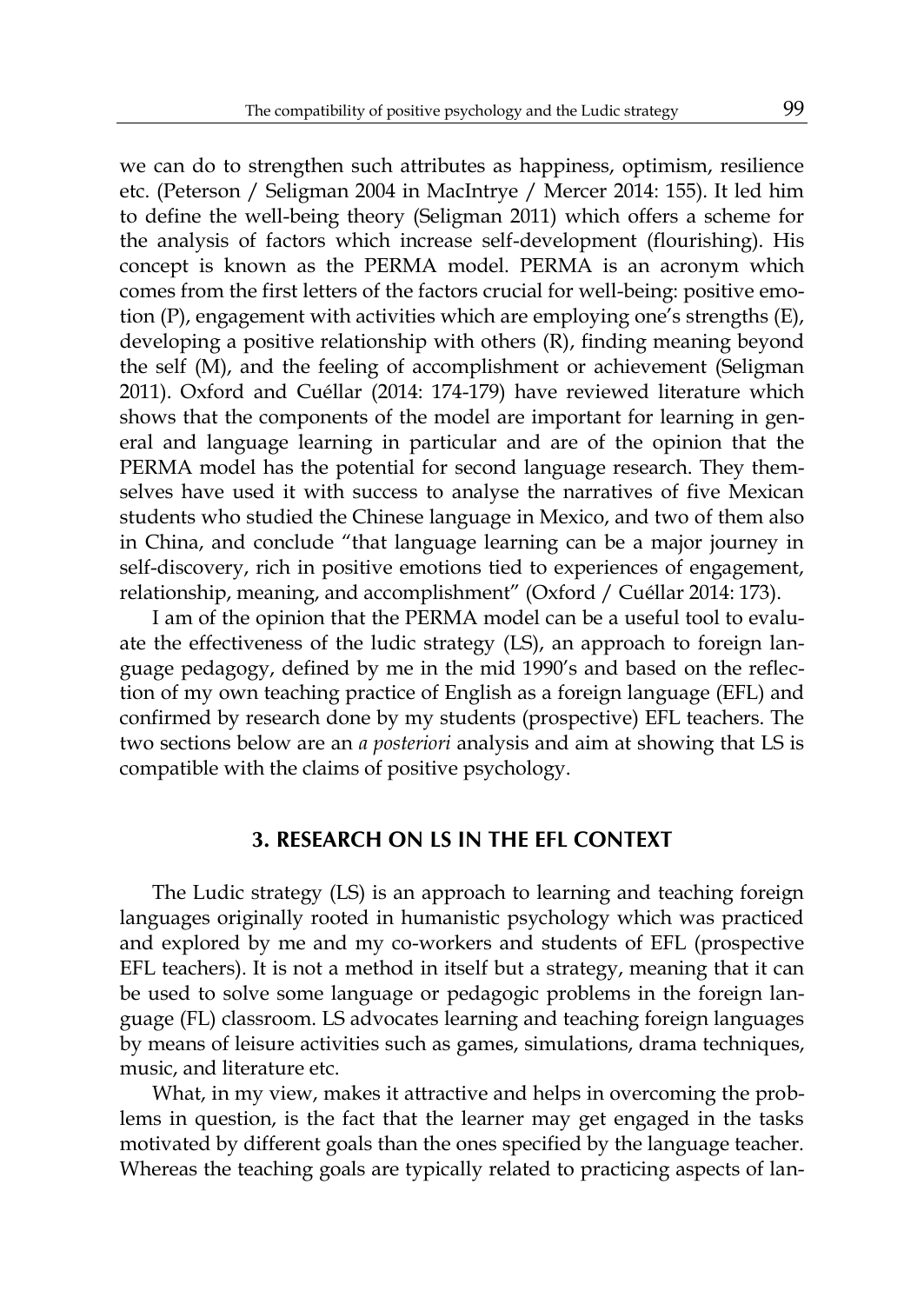guage, and developing language skills, and/or raising intercultural awareness, the learners may aim at accomplishing the goal of the ludic activity as such, i.e. to experience the feelings of enjoyment, to get satisfaction from winning or solving a problem, to establish a good relationship with coplayers etc., while at the same time achieving the teacher's goals (Siek-Piskozub 1994, 1995, 2001, 2002, 2013a, 2013b; Siek-Piskozub / Wach 2006).

Naturally, the foreign language researchers concentrated on the impact of LS on language acquisition (i.e. achievement), however, the tools used in their research (e.g. interviews, questionnaires, direct observation of the teaching-learning process, audio-recordings, learner diaries) shed some light on the emotions involved in taking part in the activities, as well as on the relationship between the participants.

Since language teachers are more concerned with the effectiveness of their teaching than with the climate of the classroom, I will first provide data to show that positive emotions and good relationships emerge not at the expense of language development. Different kinds of ludic activities were evaluated by (prospective) teachers doing their MA or PhD research under my guidance and I will comment on some of the many that support my claims.

For example, it was shown that language games are useful for enhancing vocabulary acquisition. To acquire a word takes time and demands a lot of effort, both on the part of the teacher and the learner. It is not enough to do the activities from the selected course-book. It is because of the memory constraints and the nature of vocabulary that it needs many rehearsals. Games help in bringing variety to vocabulary learning and learners usually do not refuse to play a game which is based on the vocabulary that was a target some time before. Golankiewicz found them useful in stimulating motivation for language learning both by young and adult language learners. Whereas the mere promise of playing a game during the class was motivating young learners to concentrate on the language learning tasks, adult learners needed justification of the usefulness of the words involved in the task – they had to come from their daily experiences (Golankiewicz 1993).

Vocabulary acquisition is also enhanced by pop-songs, either used to analyse their lyrics (Kręgielczak 2000; Wach 2003), or as background music used during individual work on some language related activities (Mamys 1997; Bieszczanin 2010). Experiments confirmed that whereas in the focuseduse of pop-songs learners showed more interest in doing the tasks than the groups working on the same vocabulary from the course-book tasks, and later achieved higher scores on the follow-up test; the background-listening groups acquired much of the vocabulary which appeared as a result of the repeated exposure to a collection of songs in the background, despite the fact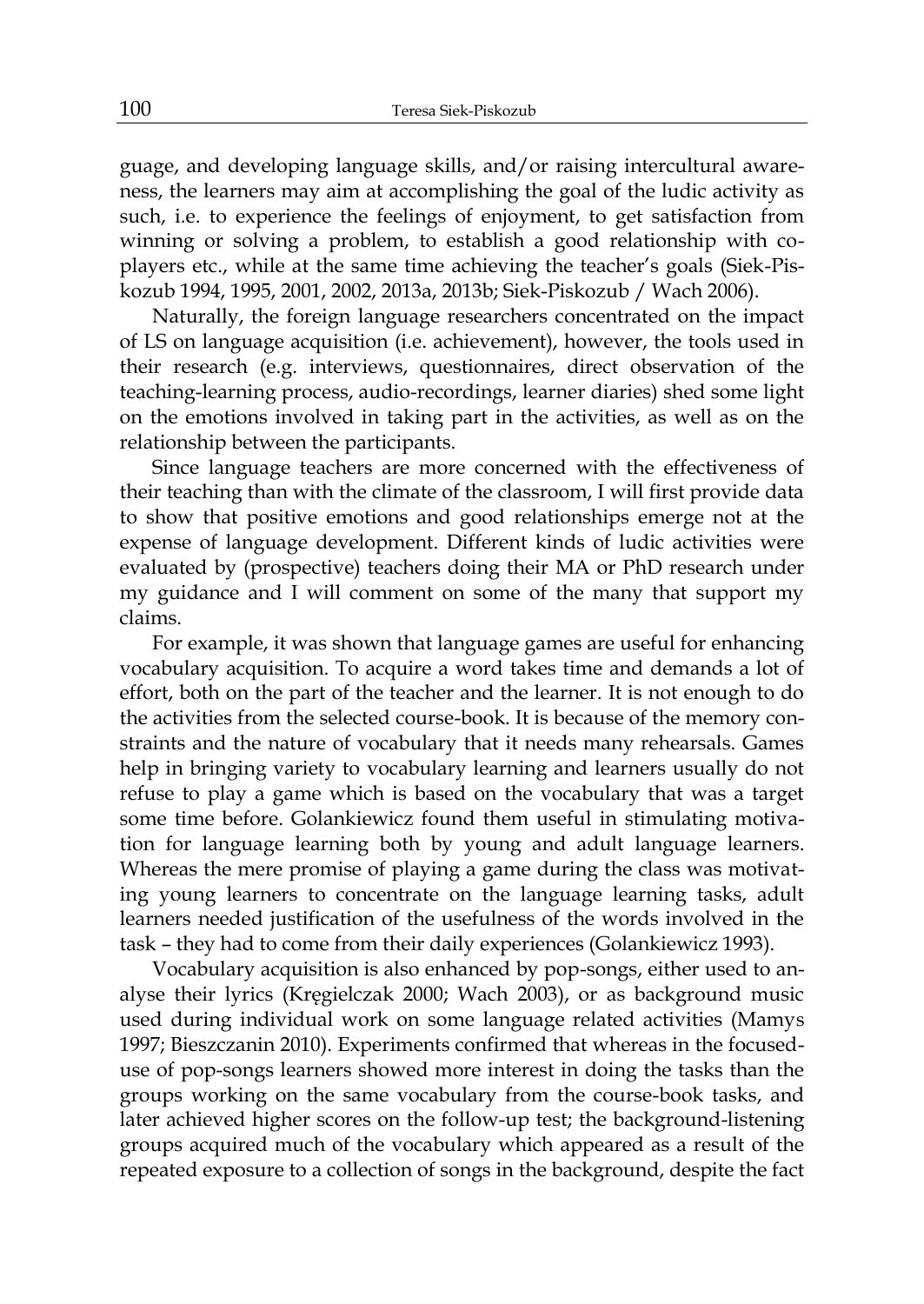that they were not encouraged to pay attention to the songs as the purpose of playing them in class was to create a pleasant atmosphere. However, the acquisition of words does not occur if the learners are involved in cognitively demanding tasks other than language related (Bieszczanin 2010). The positive impact of regular listening to pop-songs in the target language outside the class is reported by many adolescent learners who spend many hours listening to English pop-songs in their free time, however, it is less often acknowledged by their teachers (Siekierzyńska 1996: 47).

Songs have also a positive impact on acquiring grammar structures, which was reported by different studies which focussed on different English structures (e.g. Hurysz 1998; Przyjemska 2000). An interesting pattern was observed. Whereas the control groups (working on course-book activities devoted to the structure in question) outperformed the song groups (working on the lyrics of the song and grammar related activities based on it) on an after-activity test, a follow-up test (2-3 weeks after the treatment) revealed better gains in the song groups. The results of the control groups sometimes even dropped to the level of the pre-test, and the song groups' improvement was at, or above, the after-activity test scores of the control groups. But what is important is that the songs used for the experiment were popular among the learners and often heard voluntarily or involuntarily outside the class environment.

Songs can have a positive impact on developing speaking skills. Mrozek (1999: 43-44) reported an improvement in the fluency among the learners working with songs. Also the length of utterance increased in this group when the results of pre-treatment and post-treatment evaluations were compared. Songs may help to establish a positive rapport between teacher and students, and make the latter motivated to learn the target language. Wawrowska (1998), after initial problems in working with a group of vocational learners (prospective car mechanics), designed a syllabus based entirely on pop-songs popular among her students to improve the rapport and make them eager to learn English, which turned out to be a successful undertaking. The learners not only showed interest in song related activities and obtained positive scores on their tests, but they also asked the teacher if she would be the one to teach them in the following year, and if they would still work on songs, showing in this way their appreciation of her approach to EFL teaching.

Various kinds of drama techniques prove to have a positive impact on language acquisition and in-group/class relationships. I found planning and carrying out an Easter Peace happening with students of applied linguistics an effective project to stimulate team work, establish good relationships among members of the class while at the same time developing EFL compe-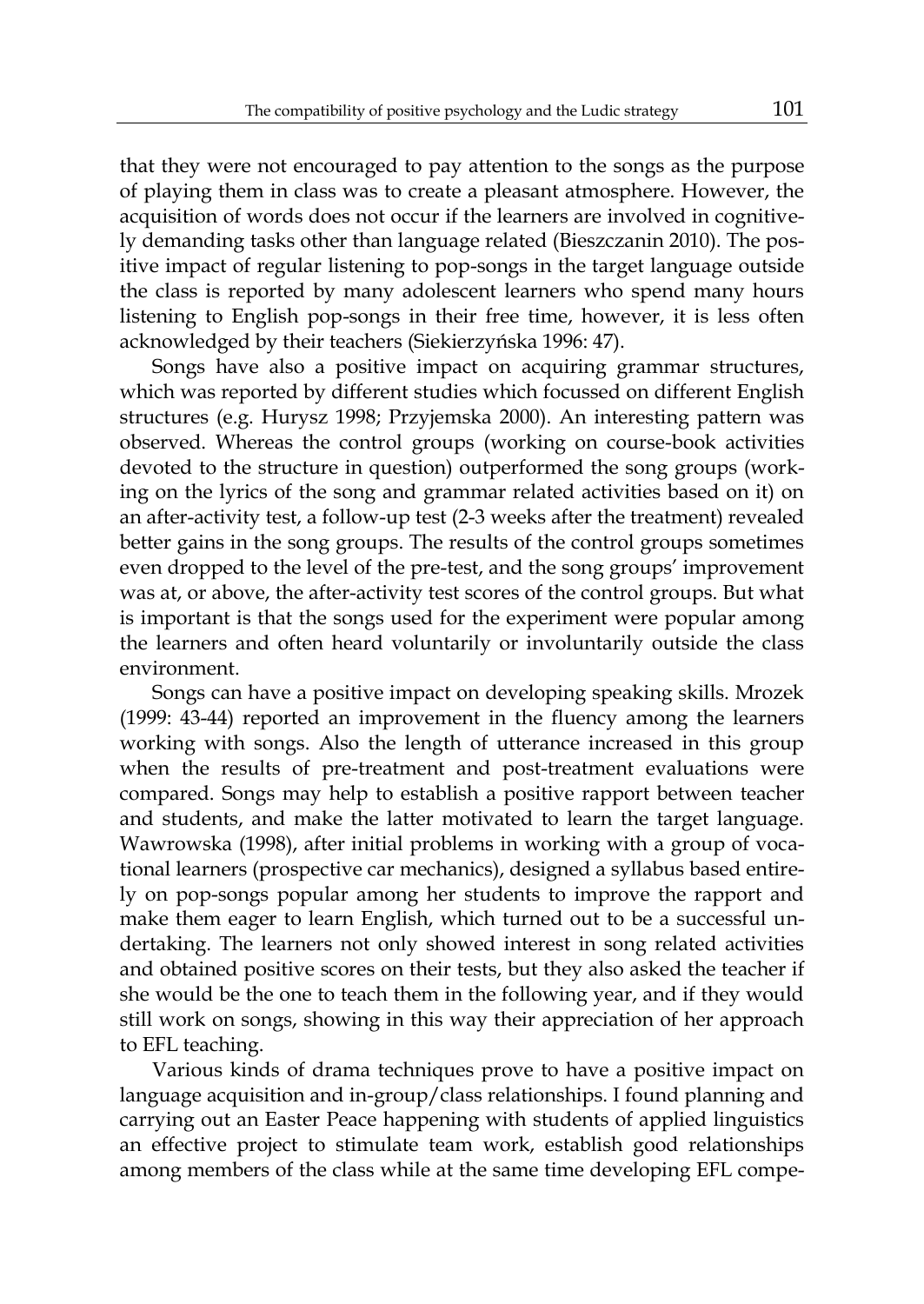tence. Unlike in other types of activities, they showed creativity (e.g. by designing their own lyrics to a well-known song or preparing a topic-related sketch) and willingness to communicate in the target language during the preparation work. Their cultural awareness increased as a result of searching for ideas (e.g. reading texts on Easter Peace Marches, using an ancient horn of luck or exploiting the possibility of adapting the idea of Chinese cookies with good wishes to wrap up candies for their horns of luck) and reflecting on the event after the performance. And all the time positive emotions could be observed by me as their teacher and reported in the post-activity discussion, as well as caught in the pictures made by the observers of the happening (Siek-Piskozub 1997).

Creating and staging drama based on textbook content by primary school learners enhanced vocabulary acquisition. The survey carried out among the learners and their parents revealed that it was enjoyed by the learners. The parents confirmed their children's excitement and motivation to prepare for the performance. However, the event also evoked some negative emotions, as for example stress or feelings of unfair treatment in the role distribution (Forystek 2005).

Stories in the target language are appreciated by EFL learners and can enhance vocabulary acquisition by learners from a primary school (Goliat 2003) and also from junior high school (Rączkowska 2005). Jamróz (2005) observed that storytelling can stimulate the speaking skills of young learners. In general, literature is a rich source for activities in the target language as found by Cirocki (2009). He involved his secondary school learners in an extensive reading programme. They were expected to read selected books for 45 minutes a day and make some notes afterwards (learners' diaries). During their class they were involved in different interactions based on the books from their selection. Post-tests, teacher-observations, learners' surveys all confirmed the positive results both in terms of the language achievements (high scores measured by a Cambridge Advance Test, willingness to communicate, level of accuracy, receptive and productive skills' development, improved fluency, and length of utterances in the after-reading notes) and cultural awareness, but the learners also reported positive feelings related to the involvement in the extensive reading project, as well as documented a growing awareness that their language competence is increasing.

Although LS can be used and is also effective with different age groups, provided that the content of activity is appropriate for the learners' interests and language level, it is particularly useful in teaching young learners (before puberty). For example, multisensory activities based on child poems involved learners in carrying the tasks and as a result enhanced vocabulary acquisition by EFL learners in primary school (Iwaniec 2002). TPR storytell-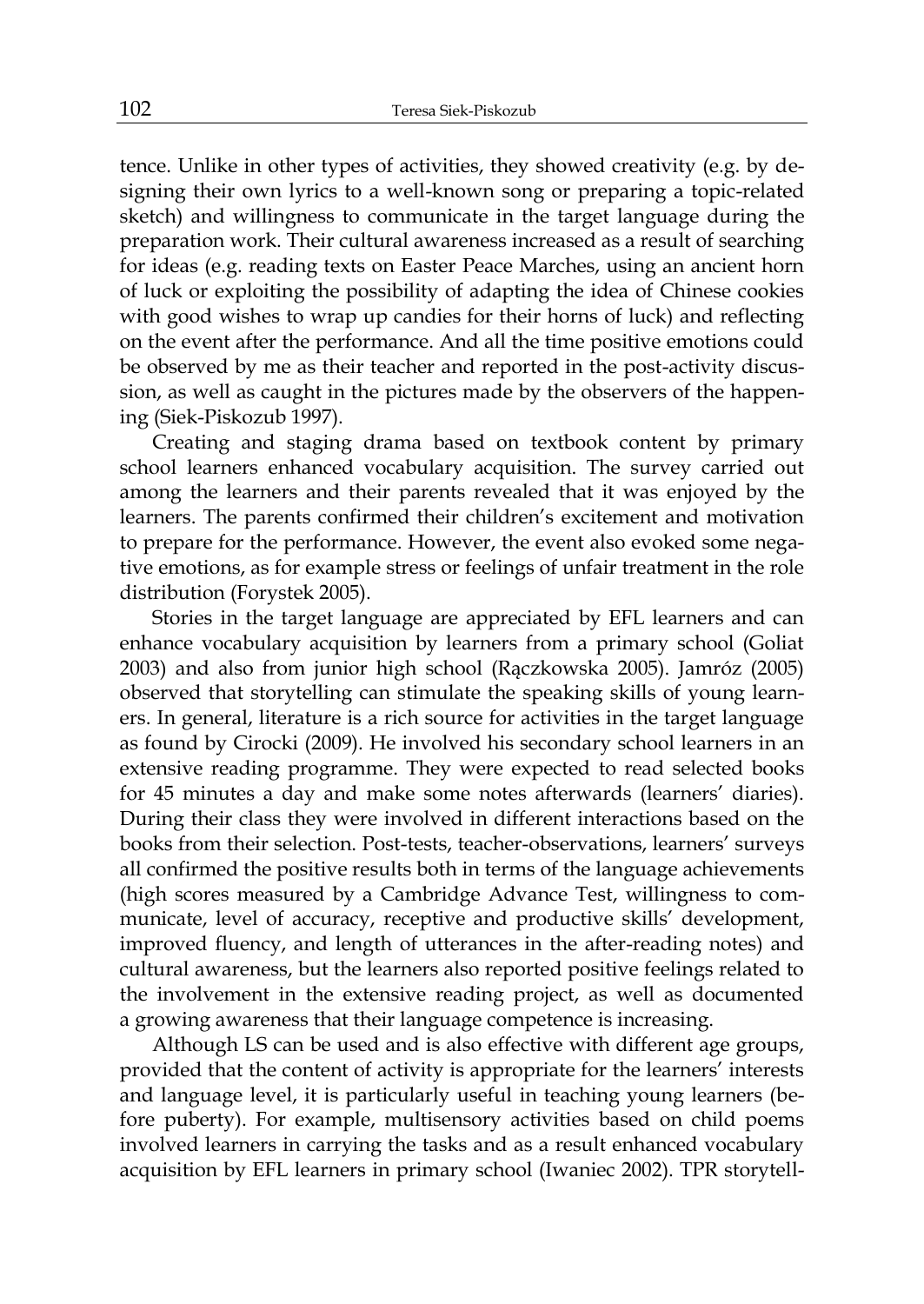ing by pre-schoolers developed in them positive emotions, awareness of others, self-confidence and an enhanced acquisition of words which were considered by them to be 'attractive' (Polak 2004).

One of the concerns of FL education is the need to develop intercultural communicative competence (ICC) (Byram 1997, *Common European Framework of Reference*). Simulation games and role-plays can make FL learners willing to get into interactions in the target language in culturally challenging situations making them more aware of the cultural differences, helping in developing their skills and a more open attitude to the so called 'others', as reported in my study carried out among EFL prospective teachers (Siek-Piskozub 2015).

### **4. APPLYING THE PERMA MODEL TO RE-EVALUATE LS**

I will now compile the findings on LS in the FLT context with the use of the PERMA model concentrating on its five principles.

All the studies discussed above document or mention positive *emotions* such as observed or reported 'joy' during involvement in the activities as songs, stories, simulations and games. Successful interaction in the interactive tasks, solving a simulated problem, as well as winning the game resulted in the feeling of 'satisfaction'. Increase in 'motivation' to learn the target language or the content used in the LS was reported and problems which were encountered were treated as a 'challenge' to seek different solutions with 'hope' to find more effective ones and thus contributed to 'resilience'.

Referring to the principle of *engagement*, all the studies reported increased involvement of the learners in the tasks noted as 'willingness to communicate in L2 with co-players', 'perseverance' in doing the activity or expressing an idea, and 'motivation' to continue L2 learning.

*Relationships:* LS has an impact on the development of what may be called 'social intelligence' observed in the improved relationship with the teacher and among learners, as ludic techniques are based on interaction with or competition among the players. Games help to understand the concept of 'fairness' and the need to apply it in the ludic activity, whereas in more traditional tasks, due to evaluation by the teacher, it may not be so obvious. Learners also have a chance to practice 'leadership', and while working in teams learn 'interpersonal openness' to the ideas of other members of the group or of the role-played characters.

LS helps in attaching *meaning* to the activity which goes beyond mere play. Learners become more aware of the language learning process and learn different strategies stimulating the process of language competence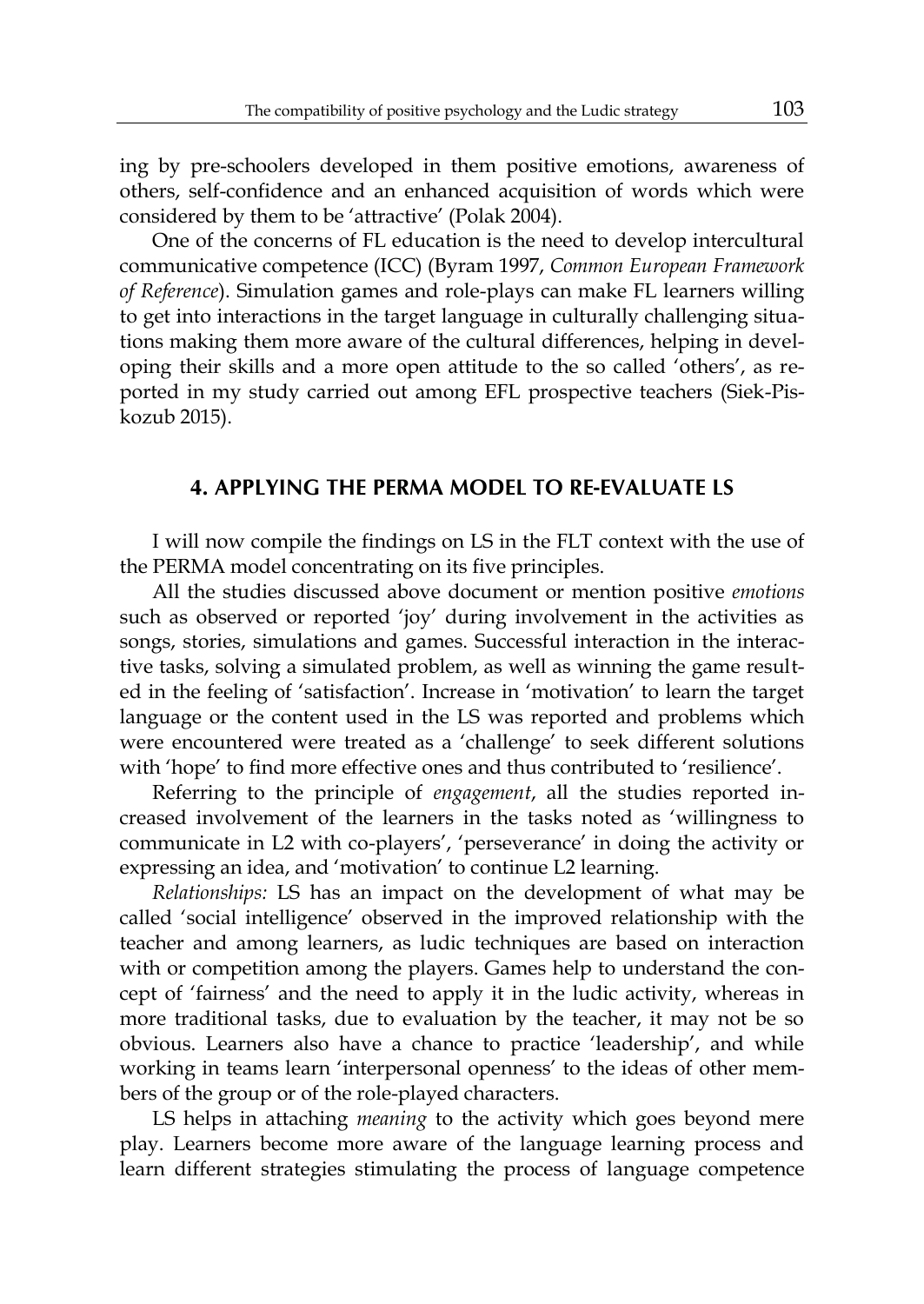development which they can use in learning other languages or as an individual effort. They also become more aware of their own language limitations by identifying gaps in their competence which they can work upon later.

The feeling of *achievement / accomplishment* is a natural consequence of the successful completion of the ludic activity, be it 'singing or comprehending a pop-song' 'finishing the game', 'solving a simulated problem' or 'caring on meaningful interaction' with peers. Learners also become more aware of their 'language abilities' and as a result can define their own targets for the future. They also learn to manage their emotions (self-regulation).

#### **5. CONCLUSION**

Although positive psychology is a new field of enquiry, we can observe that foreign language acquisition researchers can lend support to its claims, as I have tried to show with the example of the LS research which was done prior to the emergence of the psychological subfield. The presented above analysis is a *post-factum* one as the main target of the researchers was language competence development. I am of the opinion that the PERMA model may be successfully used to evaluate an approach to language teaching as at least two of its components are directly related to learning and teaching foreign languages, namely engagement on language related tasks and achievement. The other components refer to the climate of the learning/teaching processes which enhances language learning and/or stimulate interaction in the target language. The PERMA model may also serve as a theoretical scheme for research in foreign language education applied *a priori* to observe the impact of particular factors on FL learning and / or teaching in a more systematic way.

#### REFERENCES

- Bieszczanin, M. 2010. Wpływ słuchania piosenek angielskich w tle na receptywną i produktywną akwizycję słownictwa angielskiego u nastoletnich uczniów języka angielskiego jako obcego. Manuscript. Wrocław: Uniwersytet Wrocławski.
- Byram, M. 1997. *Teaching and assessing intercultural competence*. Clevedon: Multilingual Matters.
- Cirocki, A. 2009. Implementing ER approach to literature in the EFL secondary school classroom. In: Cirocki, A. (ed.). *Extensive reading in English language teaching. LINCOM Studies in Second Language Teaching 08*. München: LINCOM, 521-546.

Asher, J. 1969. The Total Physical Response approach to second language learning. In: *Modern Language Journal*, 53/1, 3-17.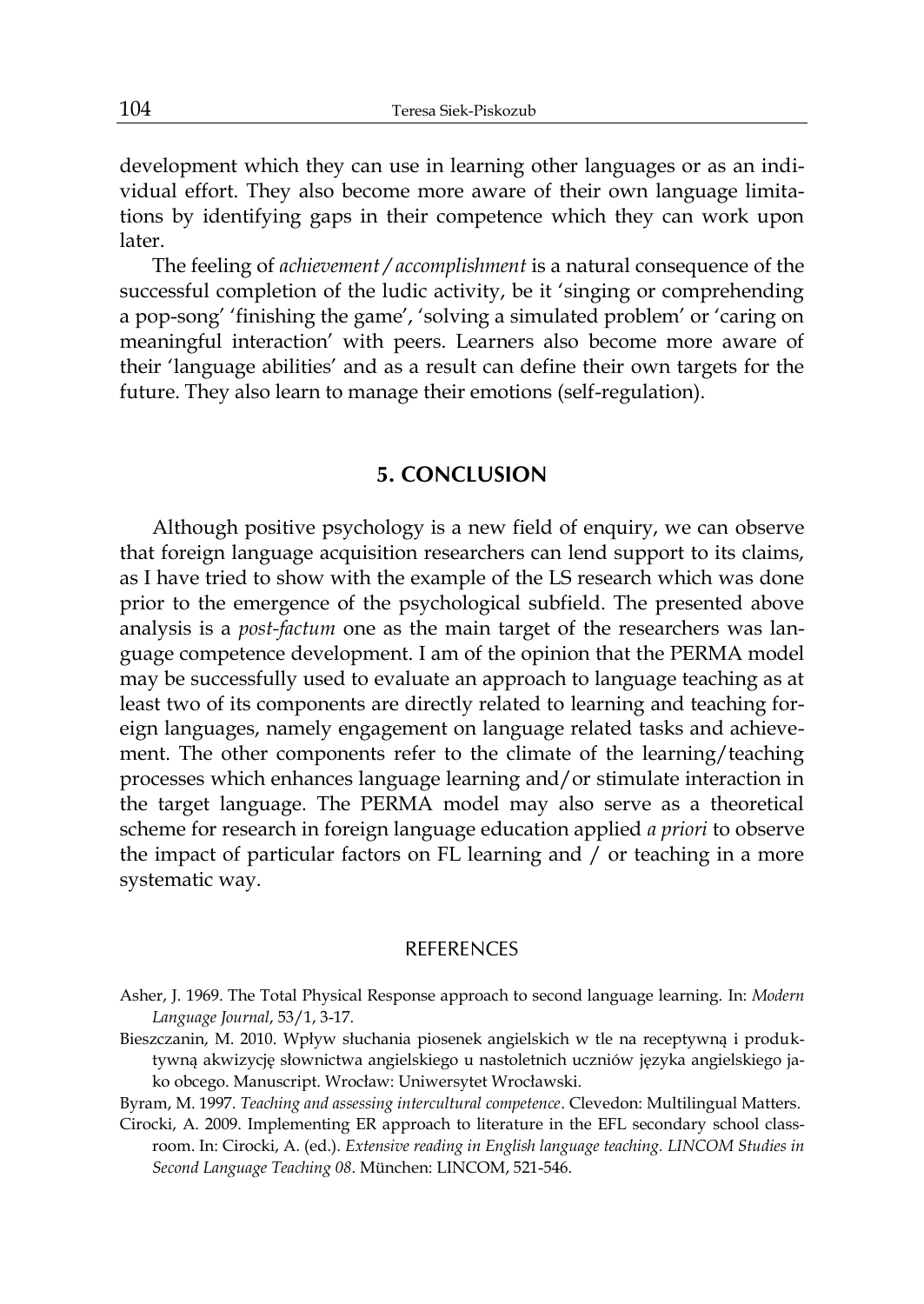Csikszentmihalyi, I.S., / Csikszentmihalyi, M. (eds.). 2006. *A life worth living: Contributions to positive psychology*. New York: Oxford University Press.

Curran, C. 1976. *Counseling-Learning in Second Languages*. Apple River, IL: Apple River Press.

- Fredrickson, B.L. 2001. The role of positive emotions in positive psychology: The broaden-andbuild theory of positive emotions. In: *American Psychologist*, 56, 218-226.
- Forystek, M. 2005. The effects of creative drama in English language teaching of primary school learners. Manuscript. Poznań: School of English, Adam Mickiewicz University.
- Gattegno, C. 1963. *Teaching foreign languages in schools: The silent way*. Reading: Educational Explorers.
- Golankiewicz, M. 1993. Games in foreign language teaching. Meeting requirements of different age groups. Manuscript. Poznań: School of English, Adam Mickiewicz University.
- Goliat, K. Teaching English vocabulary through storytelling to eleven-year olds. Manuscript. Poznań: School of English, Adam Mickiewicz University.
- Hurysz, H. 1998. Teaching grammar through songs to children at primary school age. Manuscript. Poznań: School of English, Adam Mickiewicz University.
- Iwaniec, A. 2002. Using poetry in teaching foreign language vocabulary to young learners. Manuscript. Poznań: School of English, Adam Mickiewicz University.
- Jamróz, M. 2005. Developing speaking skills through storytelling to five and six year olds. Manuscript. Poznań: School of English, Adam Mickiewicz University.
- Krashen, S.D. 1985. *The input hypothesis: Issues and implications*. New York: Longman.
- Kręgielczak, R. 2000. The value of music and songs in language teaching at early primary level. Manuscript. Poznań: School of English, Adam Mickiewicz University.
- Lozanov, G. 1978. *Suggestology and outlines of suggestopedy*. New York: Gordon and Breach Publishers.
- MacIntyre, P. 2002. Motivation, anxiety, and emotion in second language acquisition. In: Robinson, P. (ed.). *Individual differences and instructed language learning*. Amsterdam: John Benjamins, 45-68.
- MacIntyre, P. 2007. Willingness to communicate in the second language. Understanding the decision to speak as a volitional process. In: *Modern Language Journal*, 91, 564-576.
- MacIntyre, P., / Mercer, S. 2014. Introducing positive psychology to SLA. In: *Studies in Second Language Learning and Teaching*, 4/2, 153-172.
- Mamys, A. 1997. Music and the process of second language learning. Manuscript. Poznań: School of English, Adam Mickiewicz University.
- Maslow, A.H. 1970. *Motivation and personality*. New York: Harper & Row.
- Maslow, A.H. 1979. Humanistic education vs. professional education. In: *Journal of Humanistic Psychology*, 19/3, 14-25.
- Mrozek, B. 1999. Music and songs in the process of the development of language learners' communicative competence. Manuscript. Poznań: School of English, Adam Mickiewicz University.
- Oxford, R. / Cuéllar, L. 2014. Positive psychology in cross-cultural narratives: Mexican students discover themselves while learning Chinese. In: *Studies in Second Language Learning and Teaching*, 4/2,173-204.
- Peterson, C. / Seligman, M. 2004. *Character strengths and virtues: A handbook and classification*. Oxford: Oxford University Press.
- Polak, D. 2004. Exploiting the potential of stories for teaching English to pre-school children. Manuscript. Poznań: School of English, Adam Mickiewicz University.
- Przyjemska, I. 2000. Teaching grammar through songs. Manuscript. Poznań: School of English, Adam Mickiewicz University.